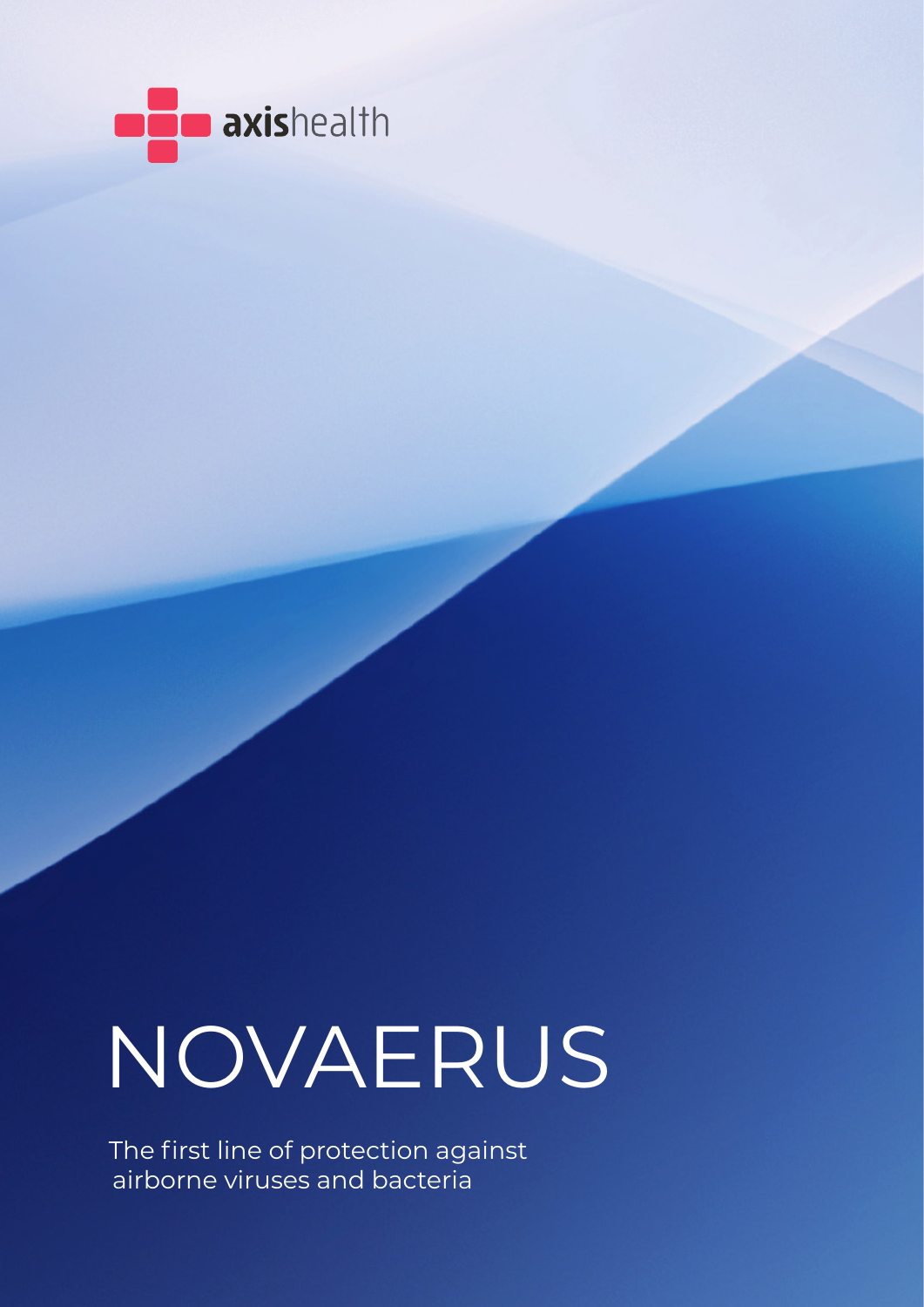## NOVAERUS

MEDICAL-GRADE AIR PROTECTION

#### Dangerous germs are killed, not captured.

#### Bursts the Pathogen Cell

Unique to NanoStrike is it's ability to burst a pathogen cell; other technologies simply inactivate them. NanoStrike concurrently attacks the cell membrane, DNA and protein, causing osmotic pressure which can quickly burst a cell.

Once the cell bursts, there is no way for it to self-heal, ensuring it does not become viable as an infectious agent once again.





NanoStrike attacks the pathogen, perforating cell walls DNA and protein within the cell are destroyed



Cell bursts due to osmotic pressure



#### Applications

Designed for continuous air treatment, disinfection and odour control in small indoor spaces, the Novaerus NV200 and NV800 uses patented, filterfree, ultra-low energy plasma technology to avoid the bio-hazards created by filter based units.

It is quiet and ideal for use in low-noise environments. Bedrooms, studies, dormitories, treatment rooms and nurseries can all benefit from Novaerus clean air.

Novaerus dielectric plasma discharge technology is safe for continuous use around infants, the elderly and those vulnerable to airborne contaminants.

Dielectic plasma discharge technology is safe for continuous use around infants, the elderly and those vulnerable to airborne contaminants.

Dielectric plasma does not use hazardous chemicals and does not require filters.

#### Independently Tested and Proven

NanoStrike has been independently tested and proven effective at inactivating the smallest of airborne viruses, bacteria, mould spores and pollen in dozens of independent laboratory tests.

| <b>VIRUSES</b>      | SARS-CoV-2<br>Influenza A<br>Phi X 174<br>Norovirus <sup>1</sup><br>Measles <sup>2</sup>                                                                               |
|---------------------|------------------------------------------------------------------------------------------------------------------------------------------------------------------------|
| <b>BACTERIA</b>     | <b>MRSA</b><br><b>Bacillus subtilis</b><br>Staphylococcus epidermidis<br>Tuberculosis <sup>3</sup><br>Escherichia coli<br>C. difficile<br>Bacillus Globigii endospores |
| <b>MOULD SPORES</b> | Aspergillus niger                                                                                                                                                      |

## Reducing live SARS-CoV-2 virus\* by 99.99%

the virus causing COVID-19

1. Tested on MS2 Bacteriophage, a surrogate for Norovirus.

- <sup>2</sup> Tested on Human parainfluenza type 3 (HPIV3), a surrogate for Measles.
- 3. Tested on Mycobacterium smegmatis, a surrogate for Mycobacterium tuberculosis.

\* Utilising NanoStrike Technology, Novaerus portable devices can help to remove airborne viruses like SARS-CoV-2 which travel in tiny aggregated droplets that can linger for hours before they settle on surfaces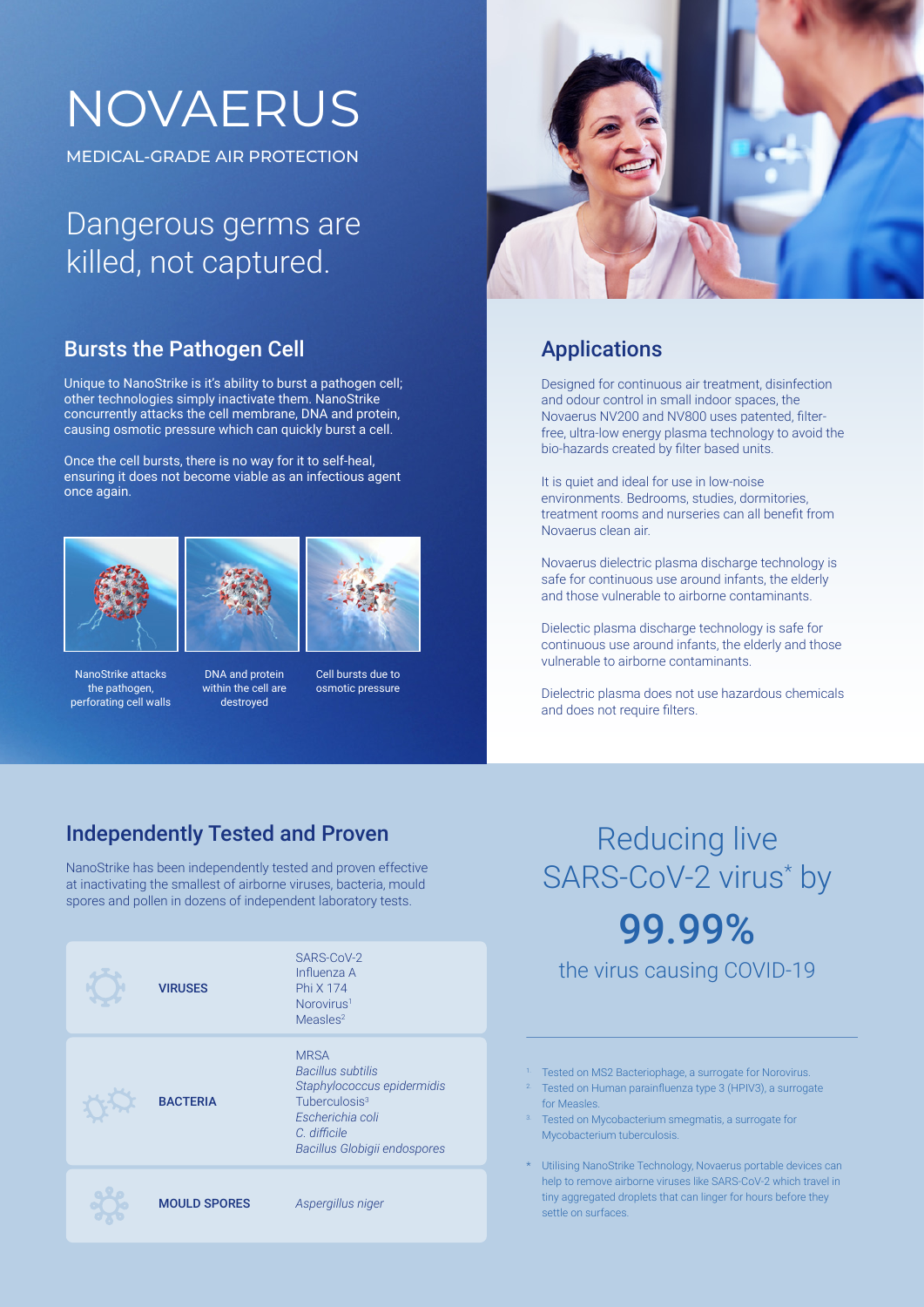### NV200

Safe and effective protection for home, work place, patient waiting and consulting rooms, aged care and child care facilities.

Designed for continuous air disinfection and odour control in small indoor spaces, the Novaerus NV200 uses patented filter-free ultralow energy plasma technology with a single speed fan.

Pathogens, odours, volatile organic compounds and particulates are destroyed or rendered harmless as they pass through the dielectric plasma field.

| Model             | NV200<br>Wall mountable, countertop, or stand-alone.<br>Supplied with 2M power chord |
|-------------------|--------------------------------------------------------------------------------------|
| <b>Dimensions</b> | 28.3(H) x 13.2(W) x 10.8(D) cm                                                       |
| Weight            | 3.4 <sub>kq</sub>                                                                    |
|                   |                                                                                      |



**NANOSTRIKE TECHNOLOGY** 

SMALL ROOMS

## NV800

#### Assists with safely reducing VOCs and particles that affect serious respiratory problems.

Designed for continuous air disinfection and odour control in small indoor spaces, the Novaerus NV800 uses patented filter-free ultralow energy plasma technology with a two speed fan.

Pathogens, odours, volatile organic compounds and particulates are destroyed or rendered harmless as they pass through the dielectric plasma field.

|                                 | $\sigma$                      | \$\$<br><b>NOVAERUS</b>     |  |
|---------------------------------|-------------------------------|-----------------------------|--|
|                                 |                               |                             |  |
|                                 | Ġ                             |                             |  |
| 44                              | КZ<br>Ø,                      |                             |  |
| NANOSTRIKE<br><b>TECHNOLOGY</b> | <b>MEDIUM</b><br><b>ROOMS</b> | <b>FAN SPEED</b><br>CONTROL |  |

| Model             | NV800<br>Wall mountable, desk or countertop via stand<br>(supplied separately).<br>Supplied with 2M power chord |
|-------------------|-----------------------------------------------------------------------------------------------------------------|
| <b>Dimensions</b> | $36.5(H) \times 36.5(W) \times 11.5(D)$ cm                                                                      |
| Weight            | 4.5kg                                                                                                           |